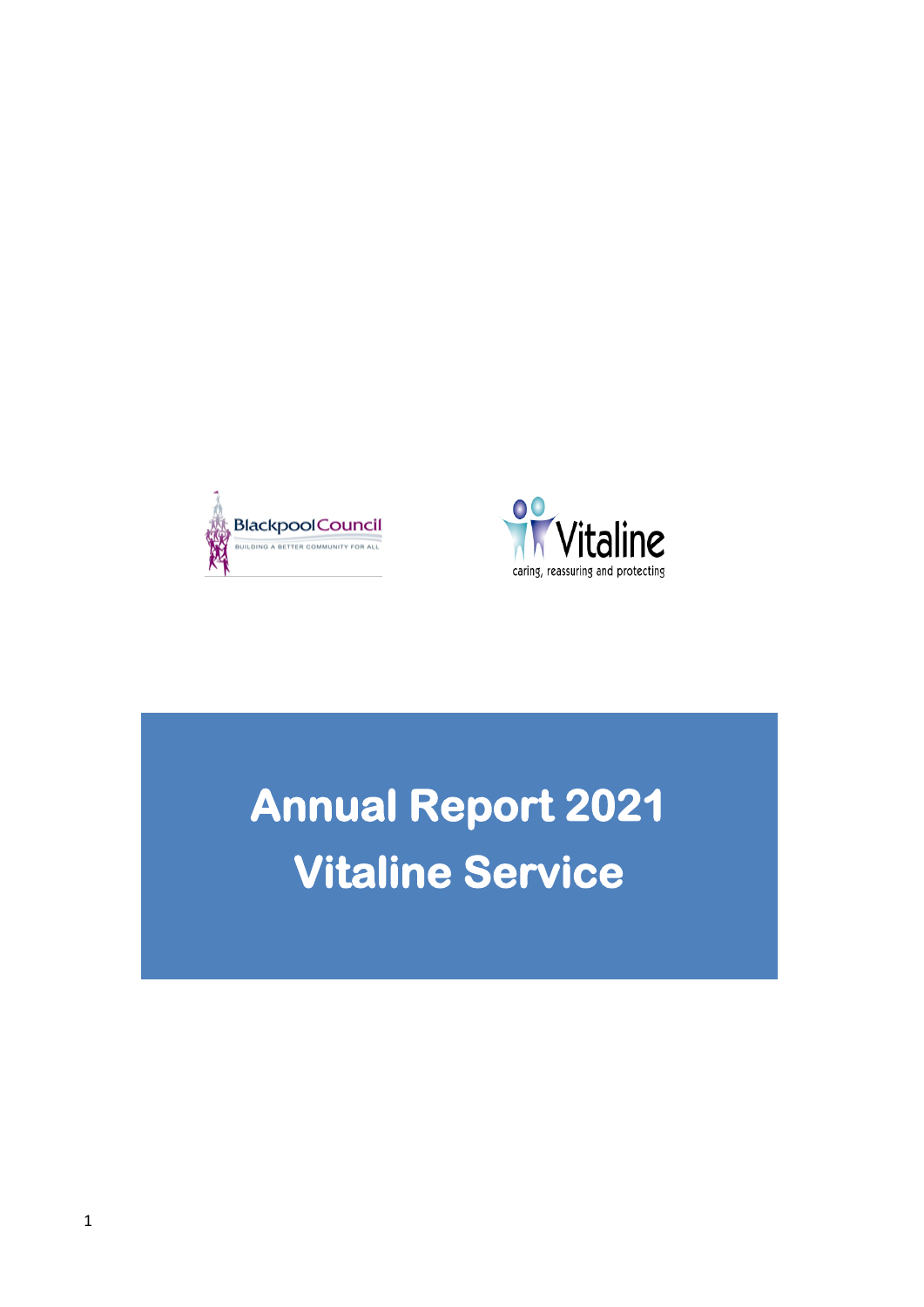# **Foreword**

Vitaline operates providing a wide range of support services to Vulnerable Adults over the age of 18 years old. We are part of a multi- disciplinary team with other professional from across both Health & Social care sectors in order to deliver high quality care.

Vitaline is accountable to elected members and the service has won accreditation with Telecare Services Association our staff team members are all employed by Blackpool Council and are subject to Blackpool's Councils Code of Conduct.

The team operates a responsive, comprehensive 24 hours service, 7 day a week, 365 days a year. We provide a wide range of services that are tailored for each individual who wishes are to remain living independently and safely in their own homes through various Telecare and Telehealth technologies, including pendants, house sensors and other equipment as well as providing a response service for individuals aimed to improve the health and wellbeing of our users.

Vitaline has continued to deliver another successful years' service to all its customers during 2021 maintaining "Business as Usual" throughout the pandemic

We also provide a Lifting Service for clients who have fallen but are uninjured and a Falls Referral service that is designed to prevent further falls by referring people to other community based support services. In addition we are the Council's twenty-four seven emergency response centre.

2021 saw us retain our accreditation with the Telecare Services Association (TSA), **t**he national trade body. TEC (Telecare Enabled Care) inspections are stringent and cover every aspect of the service. To achieve and retain accreditation we have to satisfy the inspectors that we meet all required standards.

We regularly invite customers to comment on our services by sending out service **Evaluation-** questionnaires.

Amid a backdrop of national economic uncertainty, Vitaline has continued to perform, grow and to deliver an excellent service. We intend to continue to do so throughout 2022 and beyond.

Gwen Robinson Assistive Technology Lead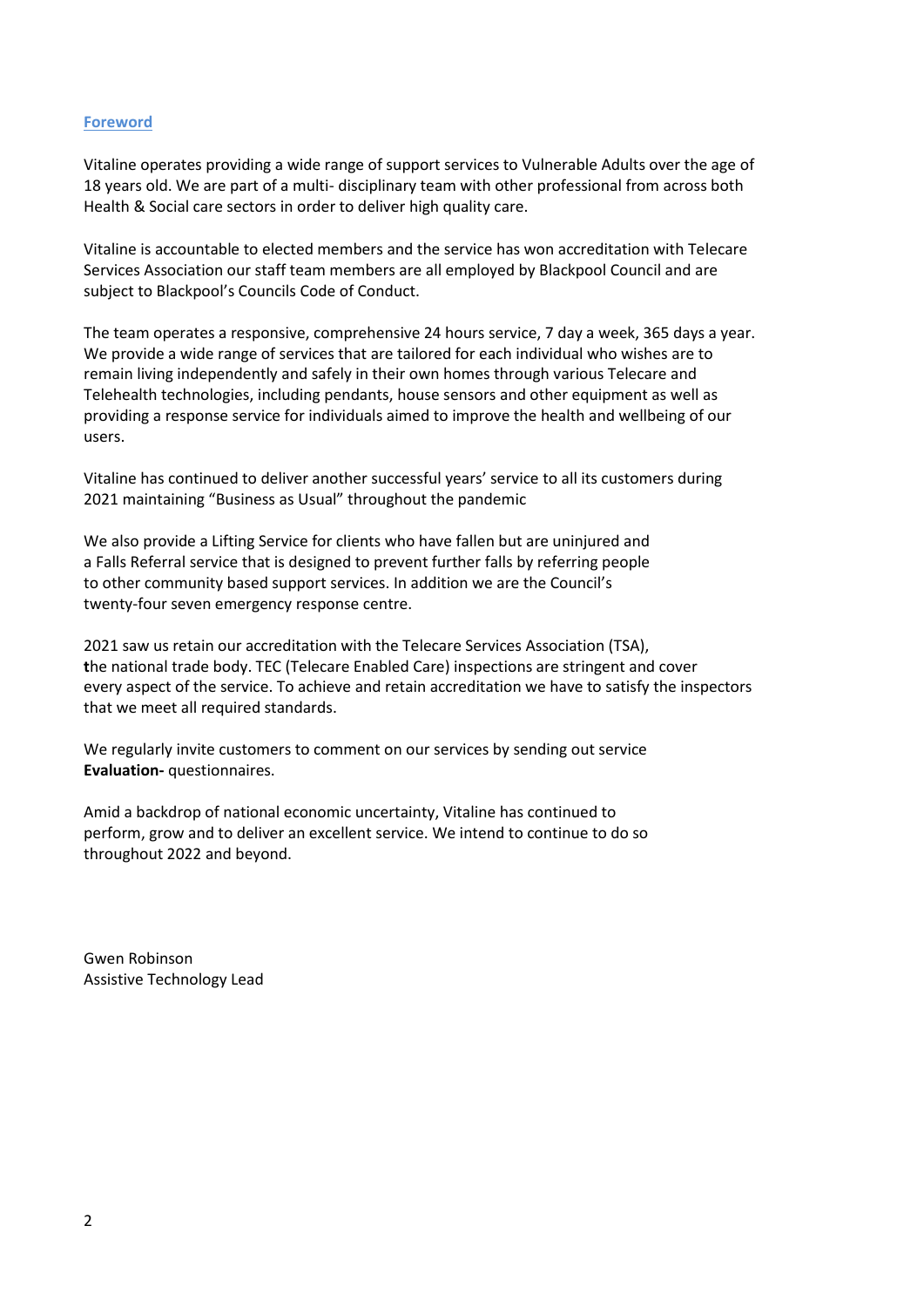

**Key Statistics 2019**

During 2021, in addition to 285,538 routine monitoring calls Vitaline handled 30578 that required an emergency response and or a further action

Our aim is to at least achieve and ideally exceed the call handling response standards set by the Telecare Services Association which are;

- To answer 97.5% of calls within 1 minute
- To answer 99% of calls within 3 minutes
- To produce an exception report for any calls taking over 3 minutes to answer.
- To provide a mobile response in an emergency within 45 minutes.

Our results for 2021 exceed all targets as identified in the chart below



# Mobile Response

98.62% of all mobile response visits achieved arrival times within 45 minutes and 99.81% of visits were accomplished within 60 minutes



#### **Equipment Installation**

Our aim is to at least meet and where possible exceed the Telecare Services Targets for equipment installation which are;

- 9 out of 10 urgent installations completed within 2 working days. 10 out of 10 within 5 days.
- 9 out of 10 non urgent installations completed within 15 working days. 10 out of 10 within 20 days.



#### **Urgent Installations**

After discounting exceptions where delays were caused by issues outside of Vitaline's control (e.g. No telephone line, delayed release from residential care or hospital) 100% of urgent installations took place within 2 days of referral with some being done the same day and many the next day.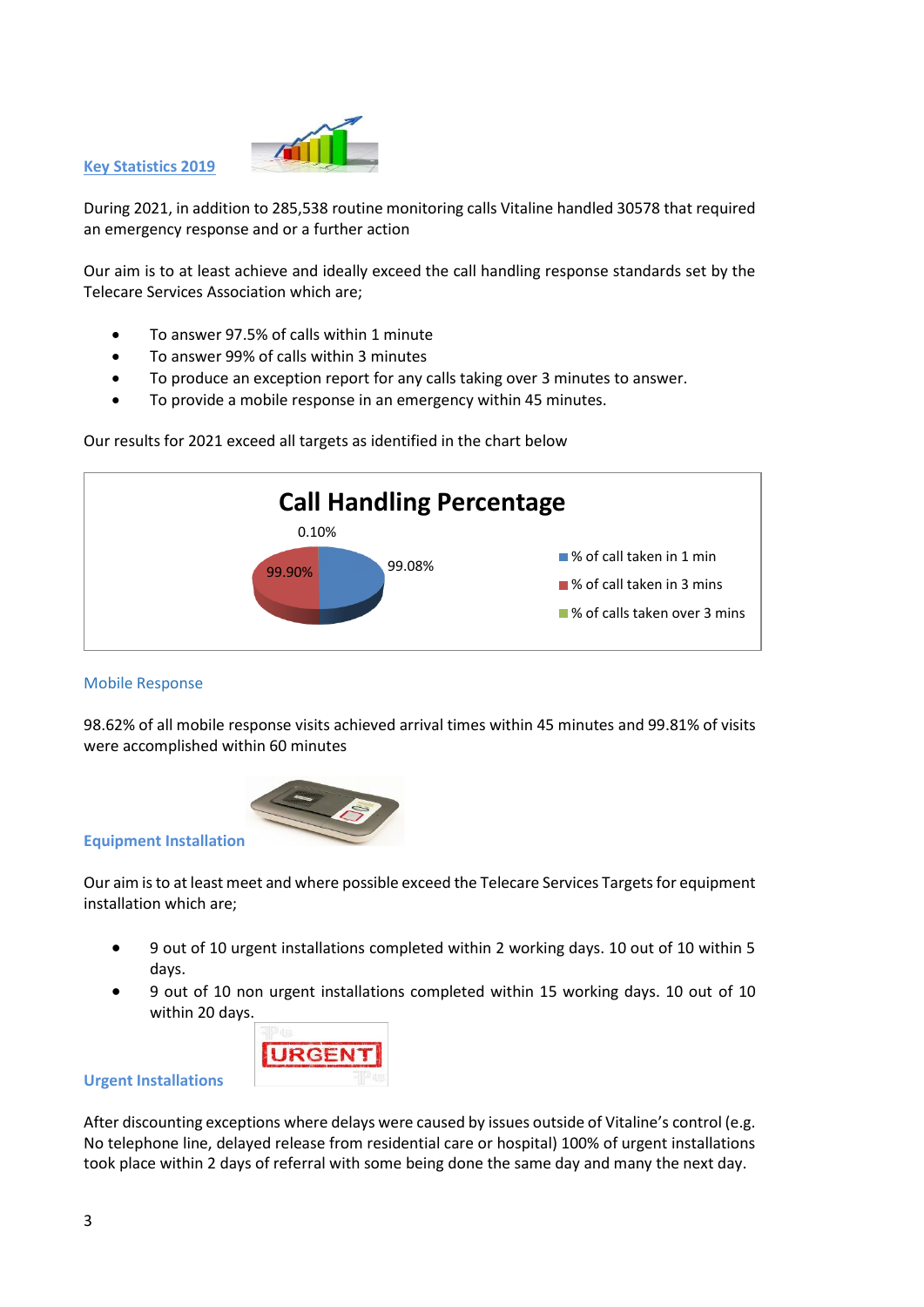#### **Non Urgent Installations**

After discounting exceptions where delays were caused by issues outside of Vitaline's control (e.g. No telephone line, delayed release from residential care or hospital) 99.03% of non-urgent installations took place within 15 days of referral 100% within the  $20<sup>th</sup>$  day TSA requirement.

# **Critical/Non Critical Repairs**

Vitaline adopts a faulty equipment exchange policy so irrespective of the fault being critical or non-critical faulty equipment is replaced within hours of it being reported.



#### **SERVICES**

With the aim of supporting independent living, Vitaline provides a wide range of individually designed assistive-technology packages coupled with a personal mobile response to emergency calls. Equipment ranges from basic pendant alarms through to the very latest wireless controlled environmental sensors that can detect a potential problem without the need of client input e.g. movement sensors that will 'know' if there has been no movement in a property – a possible indication of a fall.





All our charges are fully inclusive with no hidden extras and regardless of how many times the service is used.

Among the benefits, Vitaline's Telecare can provide:

- Early detection of emergencies and a fast response to them
- Early detection of lifestyle changes that may indicate deterioration in health
- The opportunity to address problems at an early stage before they become acute
- A sense of security and peace of mind for the individual and their families
- Receive a personal response from our mobile wardens to any issues or concerns





The Service takes all complaints very seriously and makes every effort to ensure that they are dealt with as quickly as possible, and definitely within the timescales laid down in the Corporate Policy.

It is well known that service users do not always like to complain about any issues of service provision. However, the Vitaline Service is grateful for all feedback regarding its service provision as this greatly assists the development of higher service standards.

The service had 12 complaints which were all responded to within TSA 5 day response target.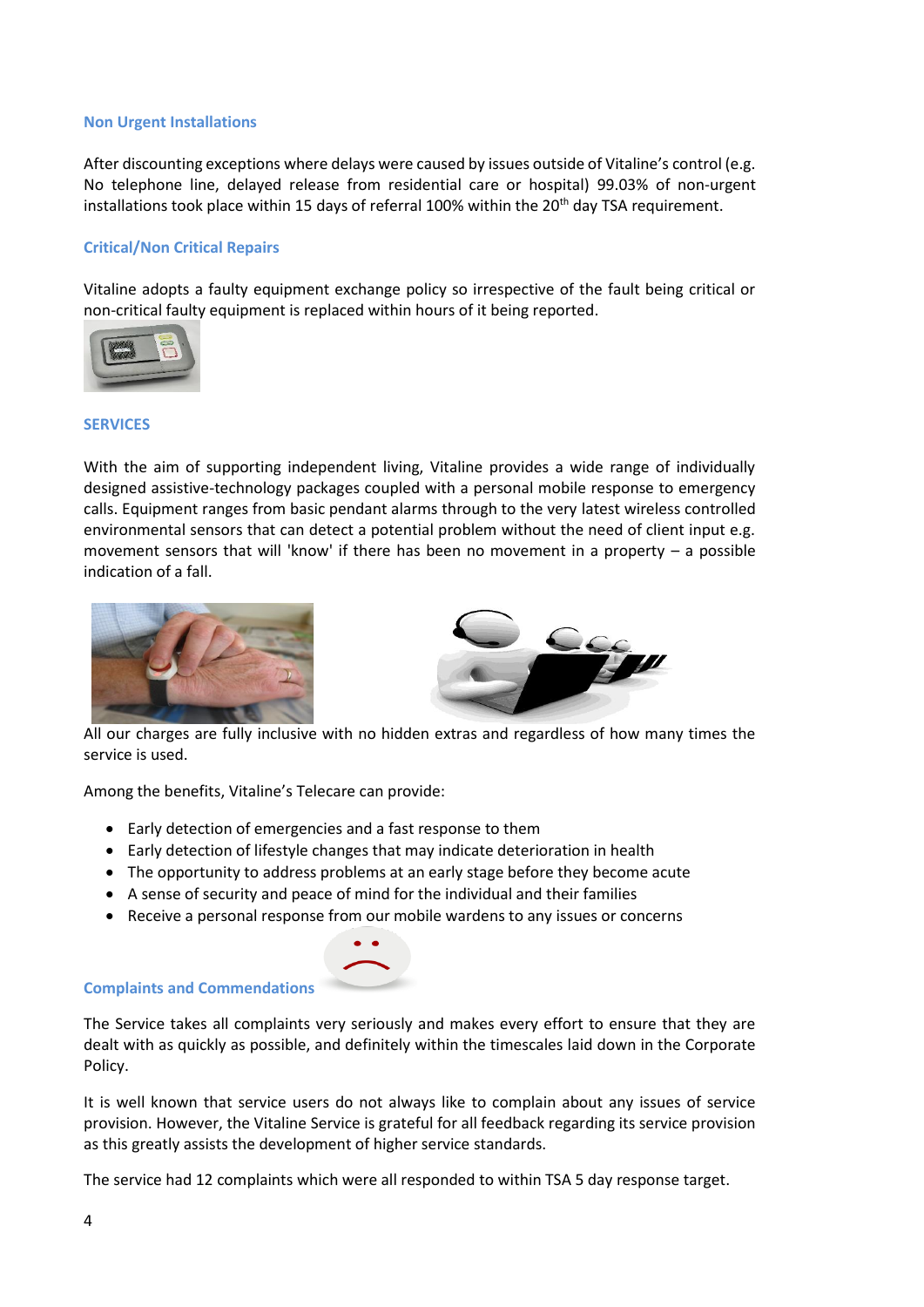

# **Success Story Case Study**

### **The Situation**

Mrs A is a 93 year old lady living independently within her own home. Her health is moderately good with age related problems such as arthritis and is deemed as a recurrent faller. Her daughter does live locally but is disabled and is unable to offer the support Mrs A requires. Following a referral to Vitaline specialised equipment was installed to monitor for falls.

On Vitaline receiving an automatic bed absent call where the operator was unable to ascertain any response the Vitaline responder was dispatched. On arrival the responder found Mrs A on the floor with a suspected stroke. The ambulance service arrived and started treatment within 30 minutes of the initial automatic call.

Mrs A was taken to hospital and relatives informed. However taking her 93 years into consideration the equipment may have saved her life as carers were not due to attend till the next day.

#### **The Outcome**

Mrs A returned home following treatment

Mrs A and family confident that Vitaline would continue to respond in an emergency situation

Reduction in anxiety

Risk reduced resulting in the continuation of independent living

#### **Customer Quote**

"Having a history of falls it made sense to join with Vitaline. During the past year I have had to call on their services (far too much for my liking) to assist me back to the vertical. The pendant gives me confidence to move around knowing help is only minutes away should anything happen. The service I have received has been both excellent and professional in every aspect. The staff and equipment are great. I consider the service value for money and would not be without it"

# **FALLS REFERRAL PATHWAY AND LIFTING SERVICE**

In partnership with NHS Blackpool and Lancashire Ambulance Service, Vitaline has established an advice, signposting and referral service for people who have suffered a fall. The aim of this is to reduce the risk of further falls. It also provides a Lifting Service for people who have fallen but who are uninjured.

During 2021 Vitaline successfully completed 2353 lifts thus freeing the ambulance service to attend to more urgent calls.

This service has advanced and is working collaboratively with partners to provide the transfer of patients between North West Ambulance Service Trust and the Integrated Home Response and Falls Lifting Service meaning Vitaline will receive direct communication from the ambulance service.

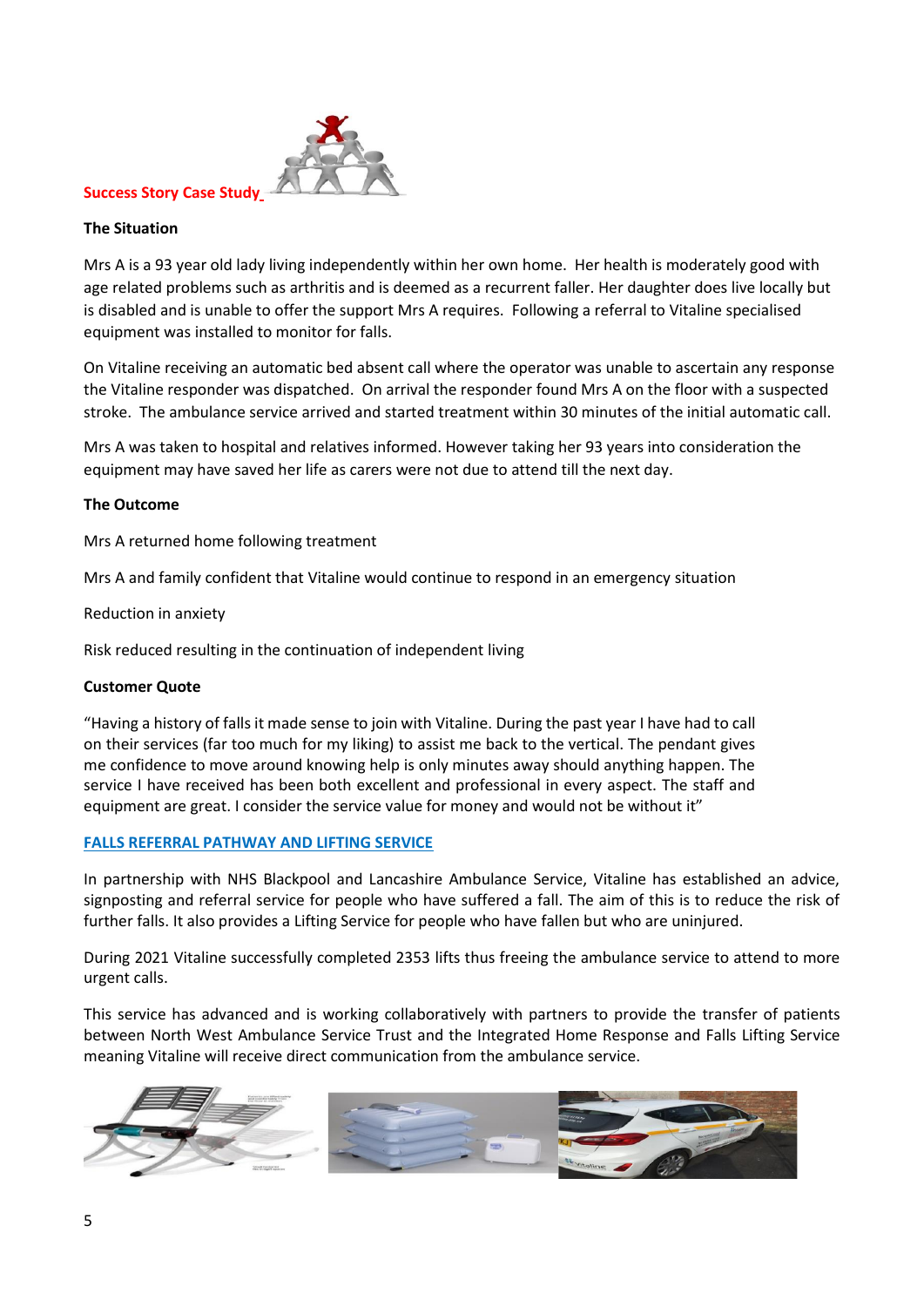# **SERVICE DEVELOPMENT TARGETS 2022**

- To increase private sales.
- To ensure that 100% of all Vitaline staff are trained and competent to carry out all duties inclusive of disaster recovery process
- To work in collaboration with all other allied professionals and stakeholders of the service
- To employ extra contracted staff for service contingency
- To continue with the implementation to move from analogue to digital equipment in readiness for analogue switch off. This will require complex work within Vitaline's infrastructure and software with additional support from Tunstall our equipment supplier.



# **FUTURE SERVICE DIRECTION**

- Vitaline will continue to maintain and build effect working relationships all its allied professionals and stakeholders.
- To purchase a Hybrid vehicle this financial year as part of our rolling programme
- To continue to work with partners to evolve Vitaine's lifting service within a care home environment
- To pursue the opportunity to work in partnership with FCMS (Fylde Coast Medical Services) who support the Virtual Ward from a clinical oversight and technology perspective through a "tele health long term condition monitoring pilot"
- To keep abreast of technology innovations across the telecare sector



- Passed TSA accreditation audited by TEC (Telecare Enabled Care) Quality following the new QSF (Quality Standards Framework). This allows Vitaline to demonstrate safety and quality across the service.
- Received a thorough corporate internal audit
- Have developed and now providing a "Breathlessness" scheme where Vitaline customers known to have respiratory difficulties are being contacted to offer referrals into other services such as "Cosy Homes" to help reduce the impacts on health of living in cold and energy inefficient houses.
- Vitaline has become a member of the Lancashire and South Cumbria Strategic Telecare Lead Meetings where as a group we are working together for the TEC industry and have already secured Creative Ideas Funding to pilot ARMED and IoT (Internet of Things) passive devices. This will be evaluated as a group once the pilot is up and running.
- Vitaline are continuing with the Smart Hub replacement programme with a target to replace all analogue equipment with a digital version prior to 2025
- Full service delivered throughout the pandemic
- Continued the pilot with NWAS (North West Ambulance Service) in receiving both category 3 and 4 calls through a pager system.
- Successfully trialled the "Sound Boost" device which provides a sound extension to the unit.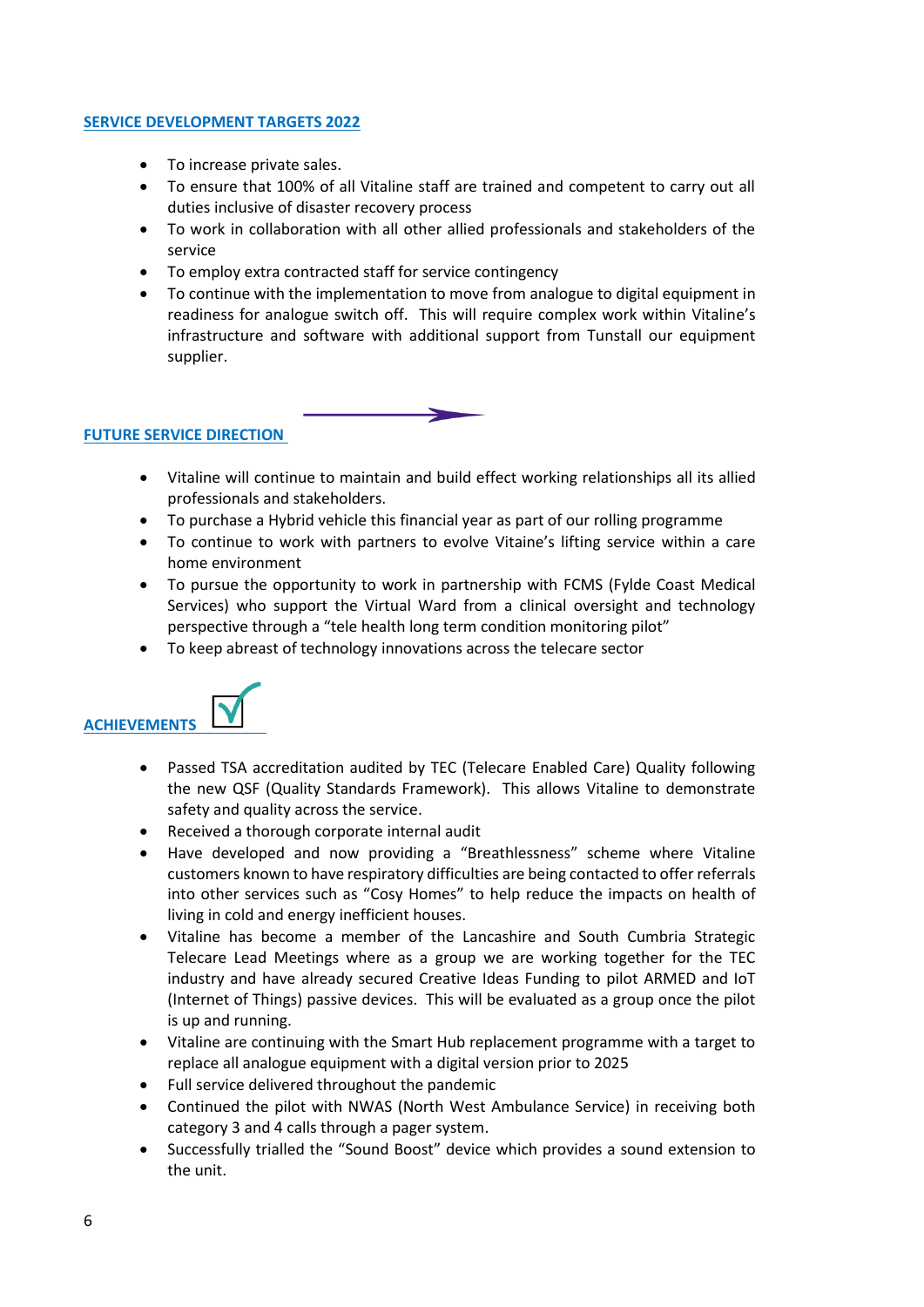

Customers are provided with the opportunity to give feedback on individual aspects of the service.

Vitaline is committed to providing the best possible service to customers and we are always interested in hearing their views. To this end the service surveyed 20.08% of all customers during 2021.

Vitaline is committed to involving customers in shaping the service. To this end we regularly invite customers to share their views on how they would like to see the service develop/improve.



# **Results and level of satisfaction**

# **Sample from Monitoring**

Vitaline has completely enhanced my quality of life. I don't feel as worried about falling as I know there is someone there and I don't feel alone. I cannot praise this service enough, it means so much to me. The staff on the phone are so lovely and kind as are the people who come to help you. Thank you.



My mum is 92 years of age and lives independently, without Vitaline she would not be able to stay in her own home. It is of great comfort to her and her family that she has Vitaline at the touch of a button. She has in the past had to press the red button and Vitaline's response has been a lifeline for her.

# **Sample from Installation Survey**



I was with my mum when Vitaline came and installed the system. We found him very courteous and professional and explained the system in great detail. I went home from my mum's house with a weight lifted off my mind. Thank you Vitaline team.



**Samples from Falls Service** 

I have various health issues and in an emergency such as a fall I couldn't get myself up, I feel safer now knowing that help is at hand via my Vitaline. I truly wouldn't be without it as it gives me reassurance in the event of any problems or emergency.